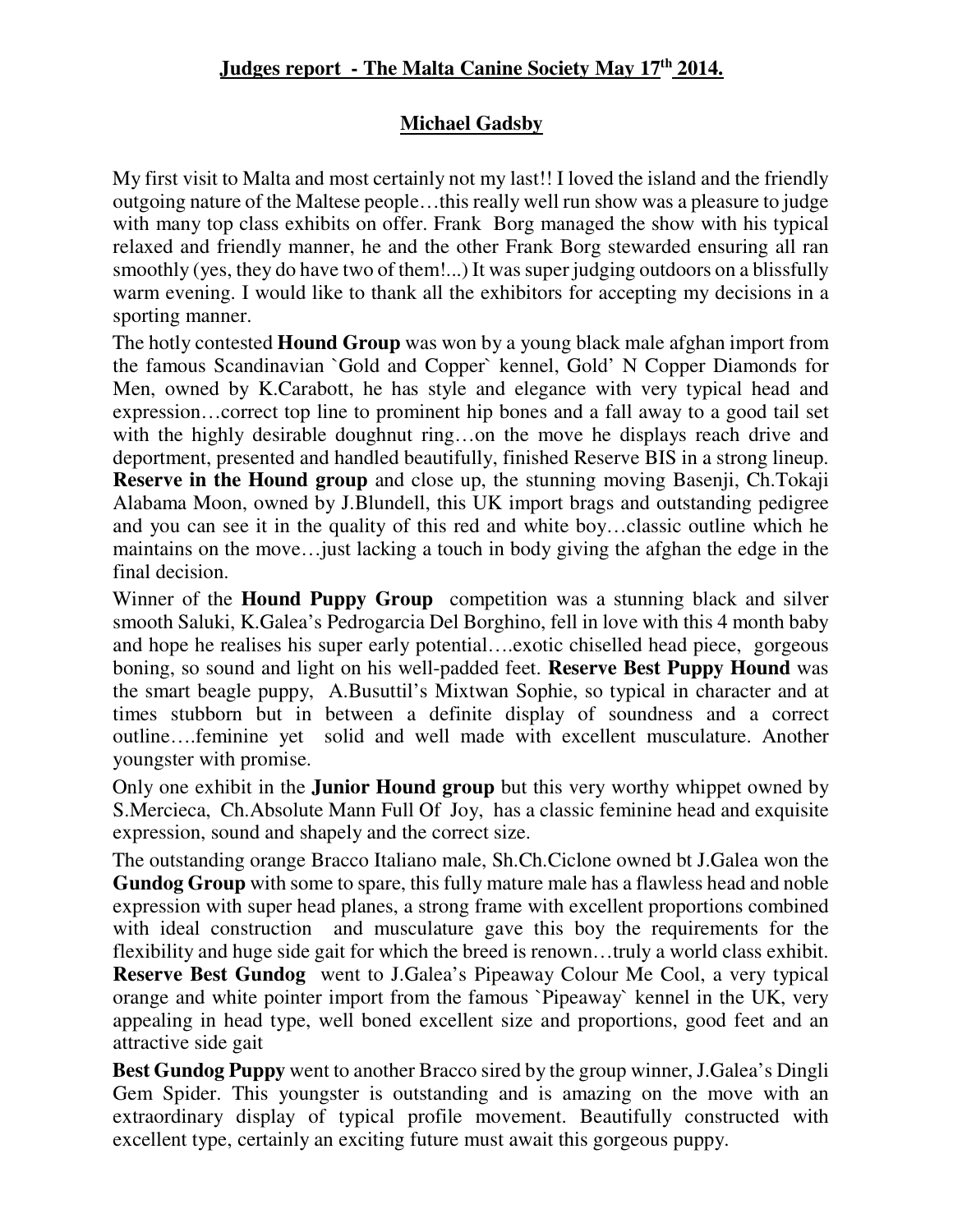**Reserve Best Gundog Puppy** to a very babyish chocolate Labrador Retriever owned by K.Mifus, Epicmagnagraecia's Soft Luna Douceur Eclats, only 4 months and giving so much away in age he nevertheless impressed for his super breed type and solid sporting body.

Pugs are really strong in Malta with super bloodlines from top kennels around the world, the winner of the **Toy Group**, J.Spiteri's Ch.Anjos Yuri, a Brazilian import from the famous Anjos kennel came from this strong breed and excelled in quality throughout, supple skin and excellent fine silky coat. this male is masculine with a super head and eye.Strong solid level back with correct tail and set-on, a powerhouse on the move. **Reserve Best Toy** the Yorkshire Terrier, J.Bagshaw's King Of Ring Of Maryon's Home, from eastern Europe where so many good ones are being bred right now, this 3 year old male is no exception and pleased enormously in head and outline…beautifully presented and so sound on the move

The pug puppy again impressed sufficiently to win the **Toy Puppy Group**. This was K&C.Galea's Par Excellence Topgun, another with a bright future….a showing fool displaying a super head and ears correct outline with sufficient leg and super carriage on the move. **Reserve Best Puppy Toy** the long coat Chihuahua owned by S.Bonett, Ta Bonett Forever Young, sound, saucy small and dainty with a correct head and ear placement, so attractive on the move.

**The Junior Toy Group** was won by C.Gili's female Yorkshire Terrier, Gudyork Venus, colour coming along nicely, excellent coat texture and a gorgeous head and expression correct for size and proportions…kept a strong level top line on the move, this really is a lovely youngster.

**Reserve Best Junior Toy** a very nice Italian Smooth Chihuahua import owned by L.Mangion, Druelia Rsier-PL, has all the essentials in a smart neat package, super head and expression... correct flared ears, sound on the move with good carriage.

**Best Puppy In Show** from a lovely line up of quality youngsters, emerged the fabulous Bracco Italiano, Dingli Gem Spider. He had the edge with his glorious movement. I was later informed his career has already gotten off to a great start with 4 BPIS at his debut weekend in central Europe. I wish him continued success.

**Reserve Best Puppy In Show** to the baby Saluki, Pedrogarcia Del Borghino who had earlier stolen my heart, giving so much away in age he still impressed with his superlative type.

**Best Veteran** from my 3 groups went to a super quality smooth Chihuahua from the highly successful `Yerone` kennel in the UK, owned by M.Plant, Yorone Itl'l All End In Tears, what a lovely `old man` with a solid disposition... he moved soundly around the ring like he didn't have a care in the world…super for type, his head is still so correct and full of character. **Best Veteran In Show** went to the impressively titled Int.Pol.Gr.Lux.Ch.Bogerudmyra's Pajo who I noticed afterwards had been world winner in 2006, no surprise this handsome old boy must have been a `poster boy` in his youth. This class ended my judging for the show, afterwards co-judge Jeff Luscott had the pleasure of judging an impressive line-up for BIS, highlighting the excellent quality which exists here in Malta.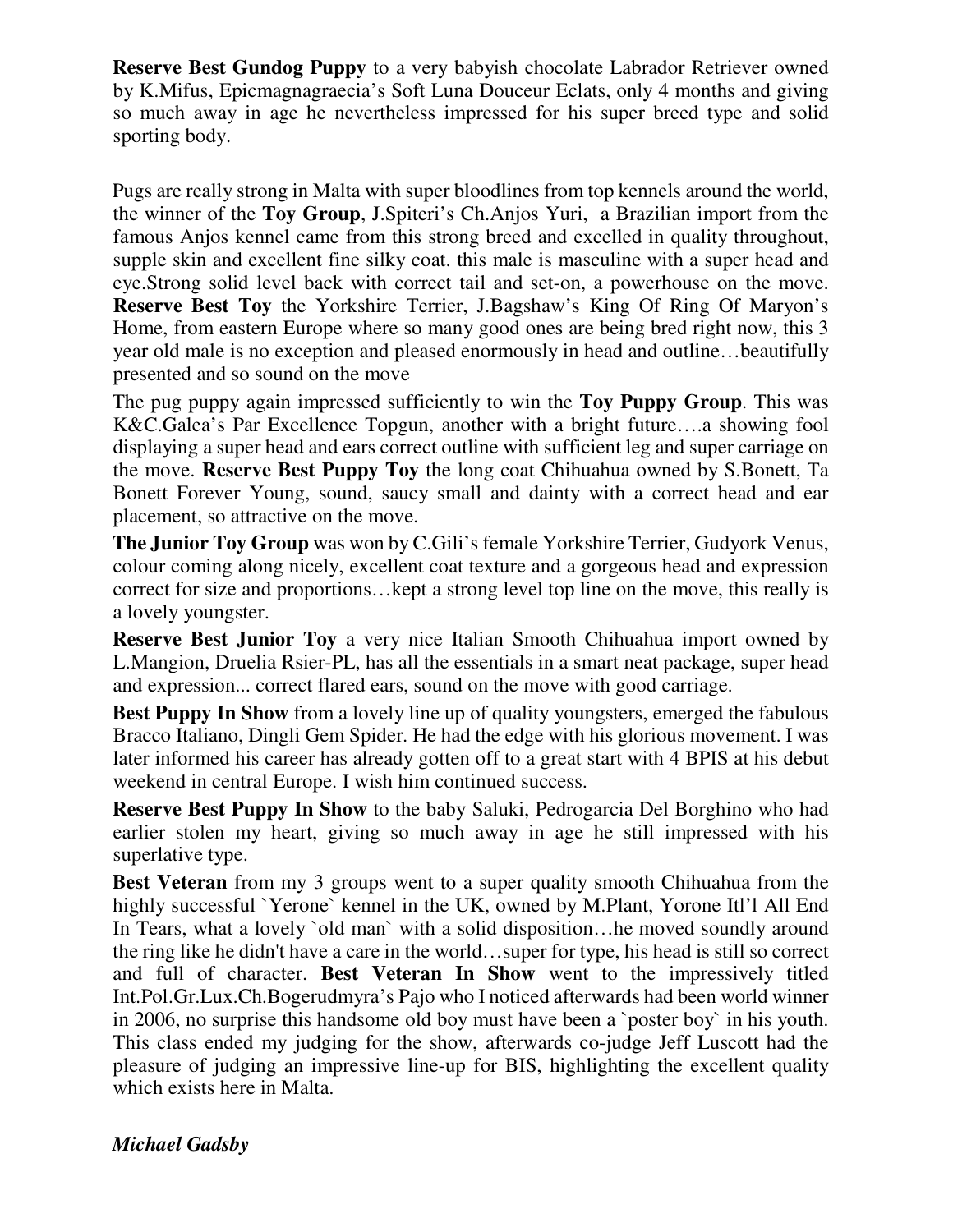## *Judge Report*  **The Malta Canine Society – May 2014 Judge Report – Jeff Luscott**

Thank you to the Malta Canine Society, Frank Borg and his committee for the superb hospitality provided to us for the weekend. It was great to revisit the island to judge again, meeting friends old and new, with for me the quality of the dogs being shown, of an improving type and my compliments to the breeders.

The show venue was outdoors and the spacious rings set up on a very flat hockey club pitch starting promptly at 5pm, the weather conditions being just right, pleasantly warm, a lovely still and balmy evening. Good for dogs, exhibitors, committee and judges alike. A **Best In Show** under lights at 10.30pm was a new one for me, but a wonderful experience with six top quality dogs to judge, three sent through from his Groups by my co judge, Mike Gadsby and the other three dogs from my Groups.

After appraising all, I felt that A.Barker's Irish Terrier, Am.G Ch. Kelly's Touch of Fleet Street was the on-form dog, giving an impressive performance, looking the part standing and on the move, the **Reserve Best In Show** was the beautifully presented Afghan, Gold' N Copper Diamonds for Men, owned by K.Carabott, well balanced standing and with that flowing action on the move.

**Best Junior in Show** was the very promising French Bulldog youngster, D.Azzopardi's A'Vigdors Caroline Reboux bred in Russia, she has the qualities, was well handled and impressed on the move, **Reserve Best Junior In Show** was a striking Whippet ,S.Mercieca's Ch. Absolute Mann Full Of Joy. Moving with the attitude and action, well-built to do the job.

I started judging with the Terrier group, not the largest but good quality in the ones I had on view. My **Terrier Group** winner and eventual BIS was the stunningly presented Irish Terrier of excellent outline and proportions, beautiful well balanced head, neck front and standing on strong feet, he is active, lively, with the substance and the graceful racy outline required. He is well built in body, has a true harsh, wiry coat and moved with the positive action front and rear. He was well handled to take the group and continued with the strong performance to take Best In Show in an outstanding line up of all group winners.

**Reserve in the Terrier Group** was the muscular, strong and powerful Bull Terrier Electra Eos Tanagros, owned by M.Cassar, with his typical long strong and deep head, well filled with a strong jaw and good sized teeth. He has the muscle tone in his quarters and a free easy action on the move. I liked his overall attitude.

**Best Puppy in Terrier Group** was the impressive Staffordshire Bull Terrier, A.Mallia's Neterex Checkmate, a young promising male with the head chest and muscle tone building well, he is handled to show his qualities and moved in unison with his handler to take the group.

**Best Junior in Terrier Group** was the square and balanced Westie, W.Grech's Bonnie Fenella the Pink Panther, with the typical head, well-built chest and body, he moved with good style to take the award.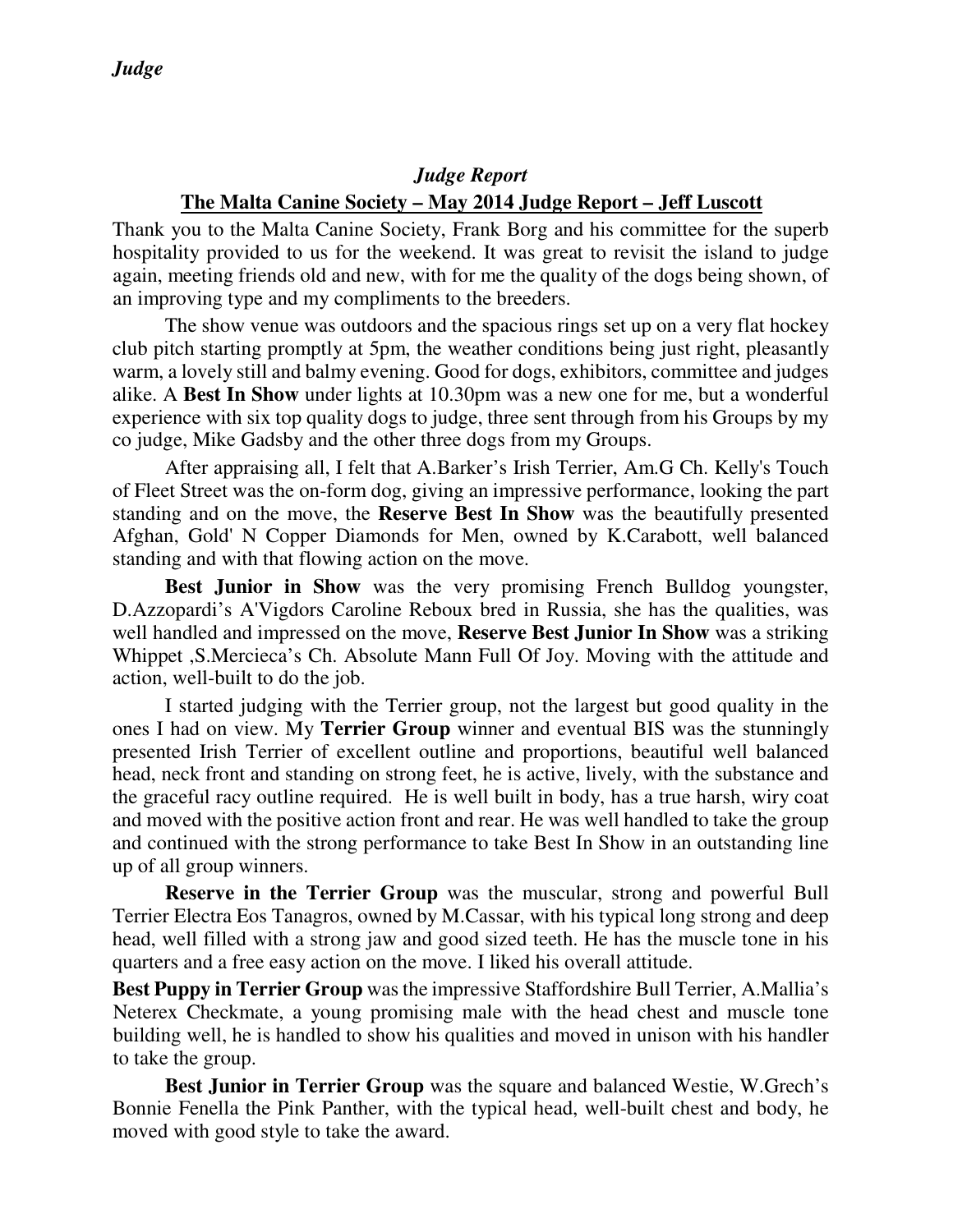**The Children's class** proved yet again, even at this age Malta has some new kids on the way up, aged between 4 and 10 years there were five confident handlers doing little wrong in their performance and making for a very close decision, in the end Gareth Joyce emerged as the winner, handling a whippet with confidence and accuracy, standing and on the move.

The Working Group had the most breeds and dogs, some that impressed but did not make the final two were, from an entry of 21 the Boxer, Ch Surfstone Topical Storm, the Dobermann bitch, Ch Gem Givveeton Water Lily and the Great Dane Ch

Cragarnat Rockchase Bullet, but the Winner of the **Working Group** was the Powerful, well-muscled GSD male owned by P.Farrugia, Rafaye Hakan, bred in the UK by the Summerhills, he was in fantastic condition, has the height at the withers and that desired far reaching enduring gait, he is shown in a lovely muscular tone throughout his body and pushed hard in the BIS line up.

**Reserve in the Working Group** was J.Borg's Bullmastiff, Cane Guardiano Ghostrider, a strong outgoing powerful boy with the large square skull and good under jaw, he is muscular through body, neck, top line, rear quarters, he has the bone and substance and moved with that power and sense of purpose desired in the breed.

**Best Puppy in Working Group** was D.Cassar's Siberian Husky Banelord Girl On Fire, sired by the best dog, but beating him for BOB with her type shape and balance, her movement a joy to watch with her smooth and effortless action, lots of promise here.

**Reserve in the Working Puppy Group** was a promising Great Dane youngster Kozepfoldi Heidi, owned by J.Joyce, she has the head proportions, neck, body and shape, more to come, but she's great to watch on the move, good luck for the future.

**Best Junior in the Working Group Group** was L.Mizzi's Australian Shepherd, Edenisle Heaven Can Wait, a balanced and typical girl with the head, top line and angles, she got better on the move with every circuit, will mature and develop to full potential as she grows. **Reserve Best Junior in the Working Group** was G.Mansueto's Boxer, Muffy Of Boy From Brazil, sired by the BoB winner, already following his father's head type, with the shape and balance coming through, building muscle will strengthen his overall power and action.

There was strong competition in the **Utility Group**, with the close decision going to a lively quality Boston Terrier, Mclaren Alikana, owned by D&C.Sciberras, so typical in head, square skull and muzzle, well carried ear, alert expressive eye, firmly muscled body with good width of chest and moving with the grace and power needed, he was in good bloom and handled to present him at his best going close in the BIS line up. **Reserve in the Utility Group** was the gorgeous Keeshond girl owned by V.Gatt, Ch Neradmik Late Night Love, bred in the UK by Jean Sharp Bale, with her short compact outline, attractive fox like head, well set ears, dark eyes and specs, she has the body, coat and dense ruff, she's strongly muscled and moved with a clean accurate brisk action. It was so close between these, could have given both the Group if it was possible. **Best Puppy in Utility Group** was the impressive well boned Bulldog owned by G.Buttigieg, Noble Von Tuefelhohle, who won the close decision over a lovely balanced puppy bitch, in the breed and with his movement strength and attitude took all before him in the group**. Reserve in the Utility Puppy Group**, the exciting Boston Terrier girl, Clayzet Asiadeniro, owned by D&C.Sciberras, of good type, balance and attitude, went well on the move to show her action to the full and she has lots of promise for her future career.